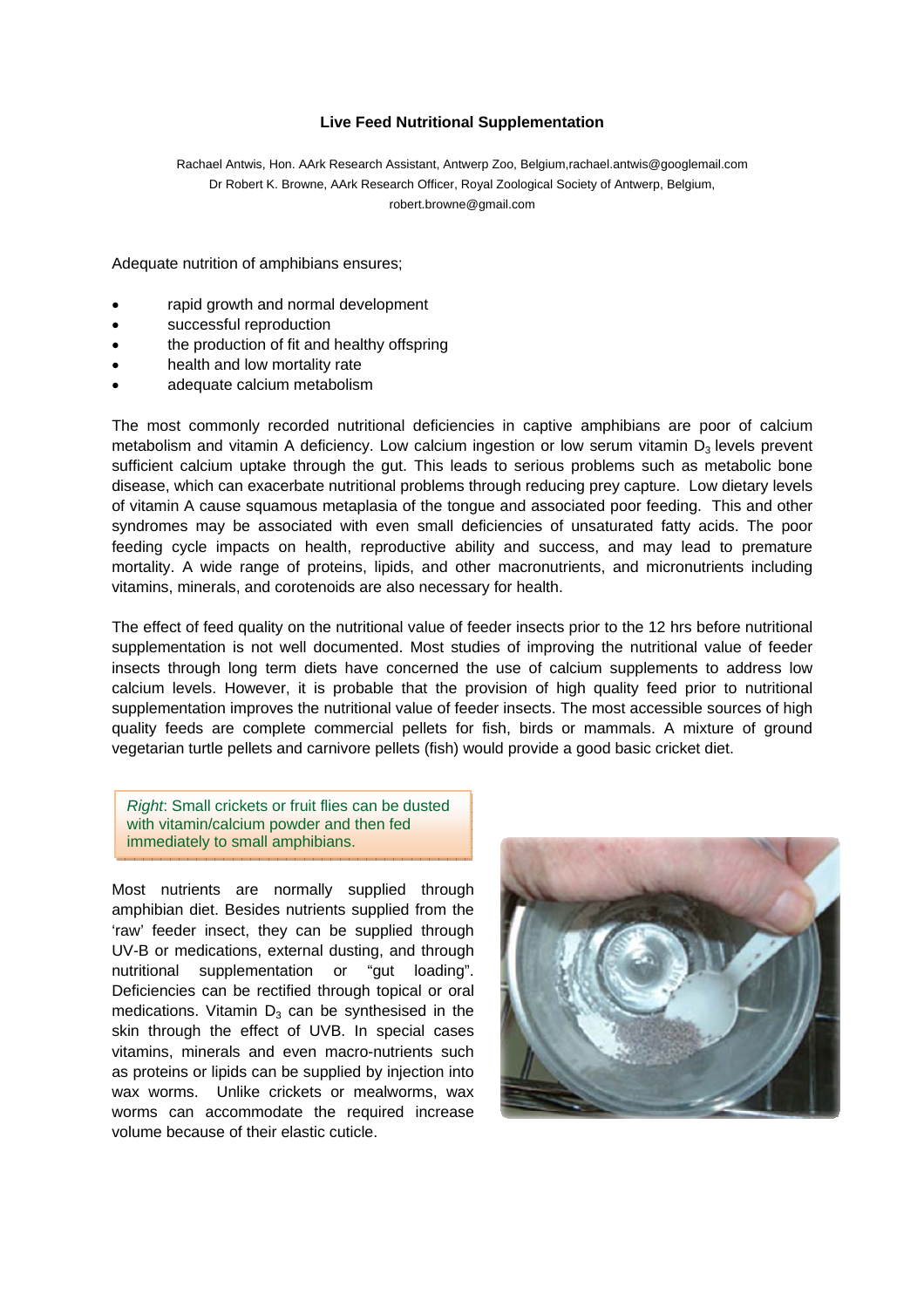Physically shaking the feeder insects up in a plastic bag/bucket with a suitable multi vitamin/mineral powder has been practiced widely for decades. The insects can be held in cool conditions prior to feeding to make their immediate capture by amphibians easier. Unfortunately, about 50% of the dusted supplements are lost from feeder insects within minutes. Some have used ground human multivitamins in preference to commercial products for reptiles.

An economical and efficient way to provide a nutrient-rich diet for amphibians is through the nutritional

supplementation of live feed. Dusting of live feed alone is inefficient because most dust is lost shortly after application and lacks many nutrients. The principle of nutritional supplementation is to provide live feed a palatable diet of concentrated nutrients for several hours before their feeding to amphibians. The live feed ingests the nutritional supplementation diet and also becomes dusted with the diet. When the nutritional supplementation diet contains unsaturated fats these also coat the cuticle of the live feed and assist adhesion of further nutrients.



A proven nutritional supplementation mixture uses four

ingredients. A base of ground fish feed, *spirulina*, fish oil, and vitamin-mineral mix. Ground fish feed pellets are an excellent source of protein, calcium and most nutrients.



*Above*: Small crickets after nutritional supplementation with *Spirulina* based diet. Their darker colour and the green line of supplementation diet can be seen dorsally.

*Above*: Small crickets before nutritional supplementation with *Spirulina* based diet.

*Spirilina*, is high in carotenoids, unsaturated fatty acids, and micro-nutrients. Fish oil is high in unsaturated fatty acids and vitamin A. vitamin-mineral mix provides other nutrients for a balanced mix. Vitamin D and calcium powder is also often used in nutritional supplementation mixtures. However, although excessive calcium does not normally illicit health problems in amphibians, hypervitaminosis could cause problems and care should be taken not to over-supplement.

There are a number of vitamin/mineral mixes on the market mainly designed for reptiles. As for all feed, or nutritional supplements, these should be stored below 5˚C in airtight containers. Storage at higher temperatures or with ready flow of oxygen will result in the loss of vitamins, micronutrients and the oxidation of lipids, which can produce toxic compounds.

Problematic in deciding the degree of supplementation are the small number of scientific studies of amphibian dietary requirements. Nevertheless, a recommended nutritional supplementation mixture consists of 75% ground fish feed mixed with 20% *spirilina* and 5% vitamin/mineral mix. To this is added fish oil until the mixture is crumbly. Simply a mixture of 90% *spirulina* with 10% vitamin-mineral mix is also satisfactory but less varied. The amount of vitamins varies considerably between these two mixtures. However, both have been used with apparent benefit and without harm with amphibians. Unfortunately, although we do know that the provision of micronutrients is necessary for amphibians the variation of supplementation of feed between different amphibian taxon is still uncertain.